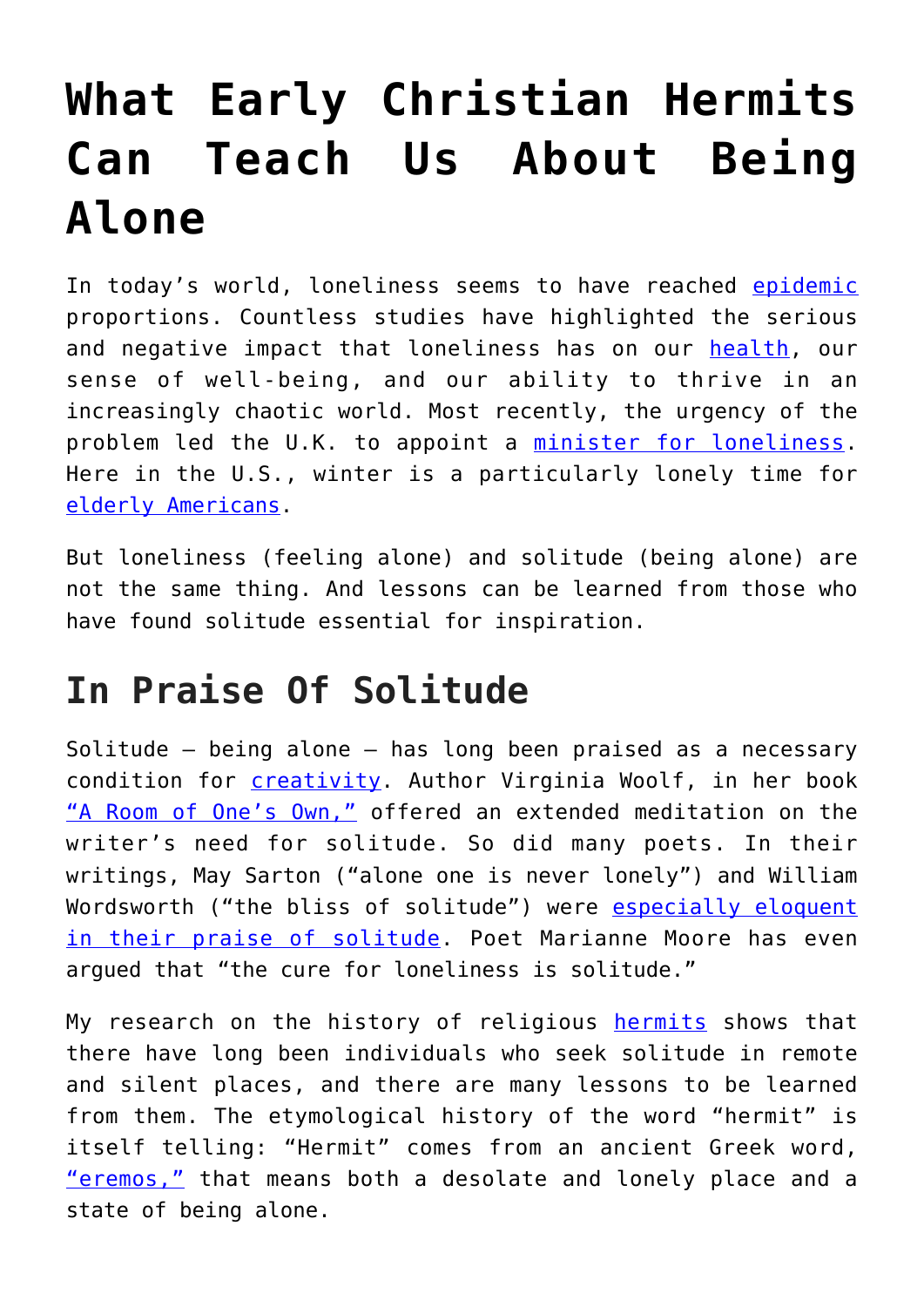

St. George of Choziba hermitage, Judean Desert, Israel. Kim Haines-Eitzen, [CC BY](http://creativecommons.org/licenses/by/4.0/)

Hermits exist in many of the world's major [religious](http://www.newworldencyclopedia.org/entry/Hermit) [traditions:](http://www.newworldencyclopedia.org/entry/Hermit) They are individuals who choose temporary or permanent solitude in remote and isolated locations, such as [mountains, caves and deserts](https://www.cambridge.org/core/books/landscape-nature-and-the-sacred-in-byzantium/2493D29303E59E4E8F13B8B528363215). These locations are frequently depicted as sites for revelation and transformation.

## **Romantic Longing Of Solitude**

The emergence of hermits in early Christianity is particularly striking.

When early Christians read their Bible, they found the word [eremos](https://global.oup.com/academic/product/a-patristic-greek-lexicon-9780198642138?cc=us&lang=en&) referring to places for important events: the stories of the Israelites wandering in the [wilderness](https://global.oup.com/academic/product/the-solace-of-fierce-landscapes-9780195315851?cc=us&lang=en&) for forty years, how Jesus went to a "lonely place" to pray, or how he was tempted by the devil in the desert. These stories evoked images of remote landscapes that most Christians never visited.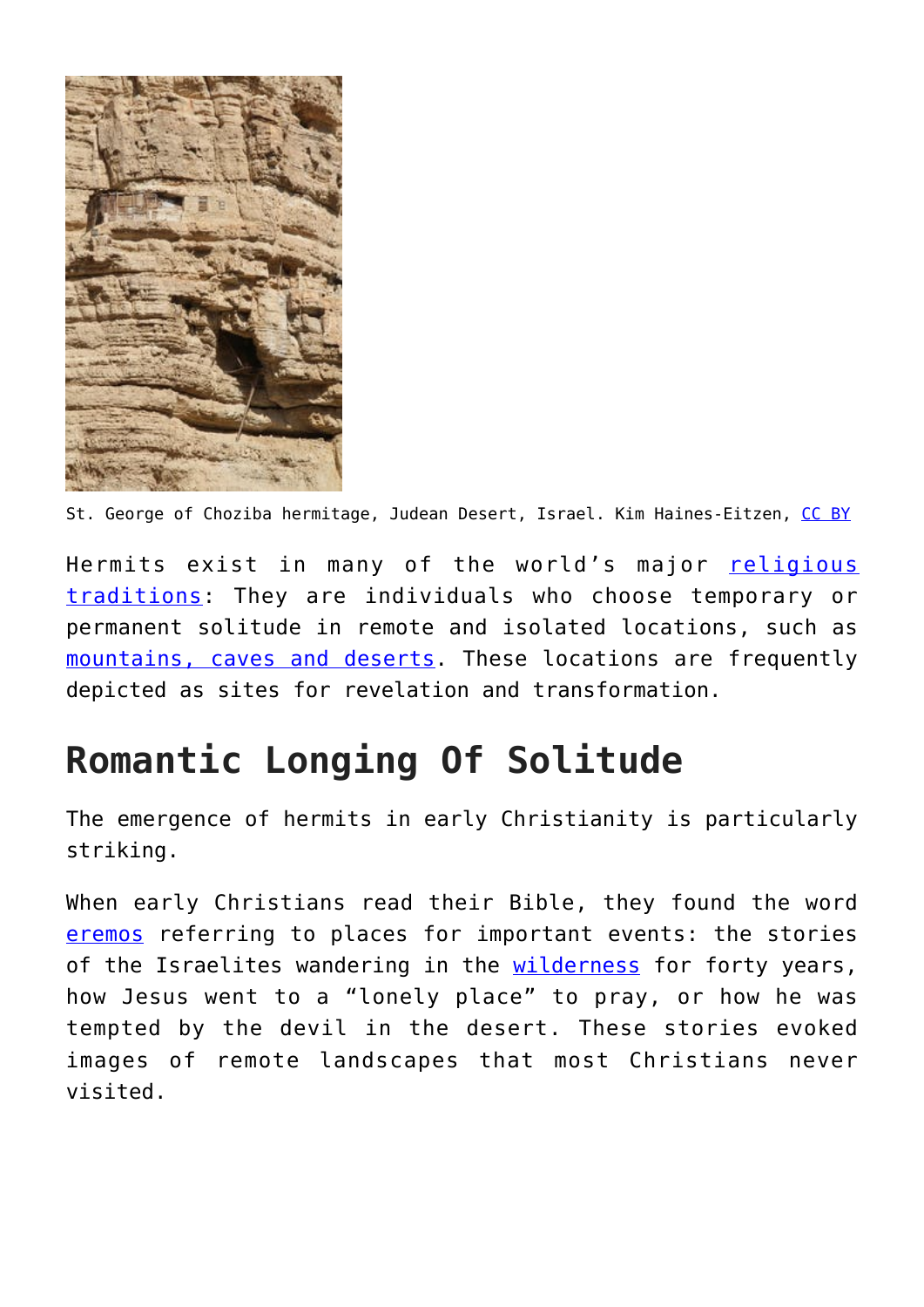

St. George of Choziba monastery, Judean Desert, Israel. Kim Haines-Eitzen, [CC BY](http://creativecommons.org/licenses/by/4.0/)

In the fourth century, however, a [monastic movement](https://global.oup.com/ushe/product/desert-christians-9780195162233?cc=us&lang=en&) emerged in Egypt, as some Christians began to withdraw permanently into "the desert." The harshness of a dry and barren landscape suited Christians eager to pursue an **ascetic** life.

A common theme in stories about early Christian desert hermits is a desire to leave the distractions of urban life and live a precarious existence in isolation in order to achieve holiness.

The most famous Christian hermit was Antony, whose story was told by [Athanasius,](https://www.cistercianpublications.org/Products/CS202/The-Life-of-Antony-The-Coptic-Life-and-The-Greek-Life) the fourth-century bishop of Alexandria. As Athanasius tells it, Antony one day heard a passage from the Gospel of Matthew in his church:

*"If you want to be perfect, go, sell all your possessions and give to the poor, and come follow me, and you will have treasure in heaven." (Matthew 19:21)*

He felt the passage had spoken to him directly.

Antony sold his property and departed for the desert. The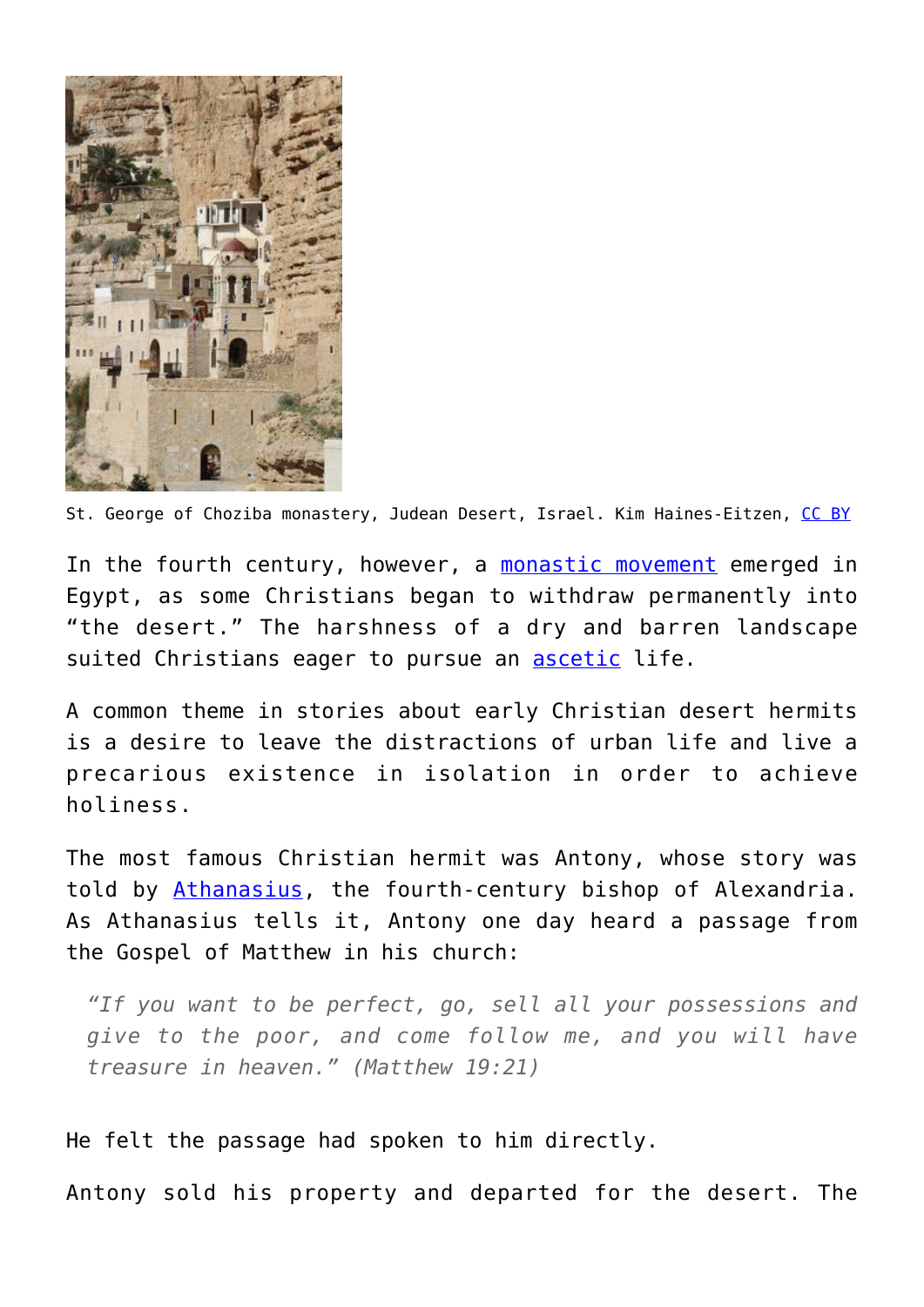story of Antony's withdrawal into the desert became an example for later Christians eager to pursue solitude and contemplation. Athanasius says that, in spite of his quest for solitude, the desert ["was made a city"](https://www.svspress.com/desert-a-city-the/) by visitors to Antony's hermitage and by monks who wished to emulate him. Antony needed to move into more and more remote areas to find the isolation he was seeking.

## **The Joy Of Loneliness**

Eventually, [forms of monasticism](https://books.google.com/books/about/Ascetics_Society_and_the_Desert.html?id=zcSEkYprImoC) developed that embraced both the solitary and the communal: Monasteries developed around communities of [monks](https://yalebooks.yale.edu/book/9780300049770/judean-desert-monasteries-byzantine-period) in the mountains and canyons of Egypt, Sinai and Palestine. Nearby caves served as **hermitages**.



Is there joy in loneliness? [adrazahl](https://www.flickr.com/photos/adrazahl/5292753659/in/photolist-4onTXU-5aEC81-YdnJw-76St-6oTV7X-bBtNvY-68XfKx-gmzDWu-aiNBCB-5tzTXL-nkQuz9-bDp7Sf-A7ZBdT-6XT2ob-afEdaQ-5SdiVo-2qjJZw-4k2aAU-6quyQx-5rx29C-JHjENe-5cs7cP-sa2MMe-cw9zq3-dF1H5X-9NxhvJ-bE11aU-5LcVY6-6EyJQQ-4GUmE-cdb9J-FZS7v-nubzLN-4wU1C5-966ZZH-qX4q8C-26pto-5kcwae-tUNYq-dcm3h2-H69ez-94GKgr-4cmTE1-gymTBt-azs49Q-xsbSA-zzNCxG-6MQcai-3g2ZRQ-UTGYrE), [CC BY-ND](http://creativecommons.org/licenses/by-nd/4.0/)

This way of life was in keeping with what many Christians believed - that [suffering](https://www.taylorfrancis.com/books/9781134798957) was necessary for salvation. They praised the hermits who rejected the comforts of city and adopted the communal life. To them, the hermits were models of holiness and, paradoxically, happiness.

Loneliness was transformed into joy. Athansius describes Antony's [face](http://california.universitypressscholarship.com/view/10.1525/california/9780520222052.001.0001/upso-9780520222052) as "radiant" after a long period of isolation.

The lives of hermits may seem distant from our busy